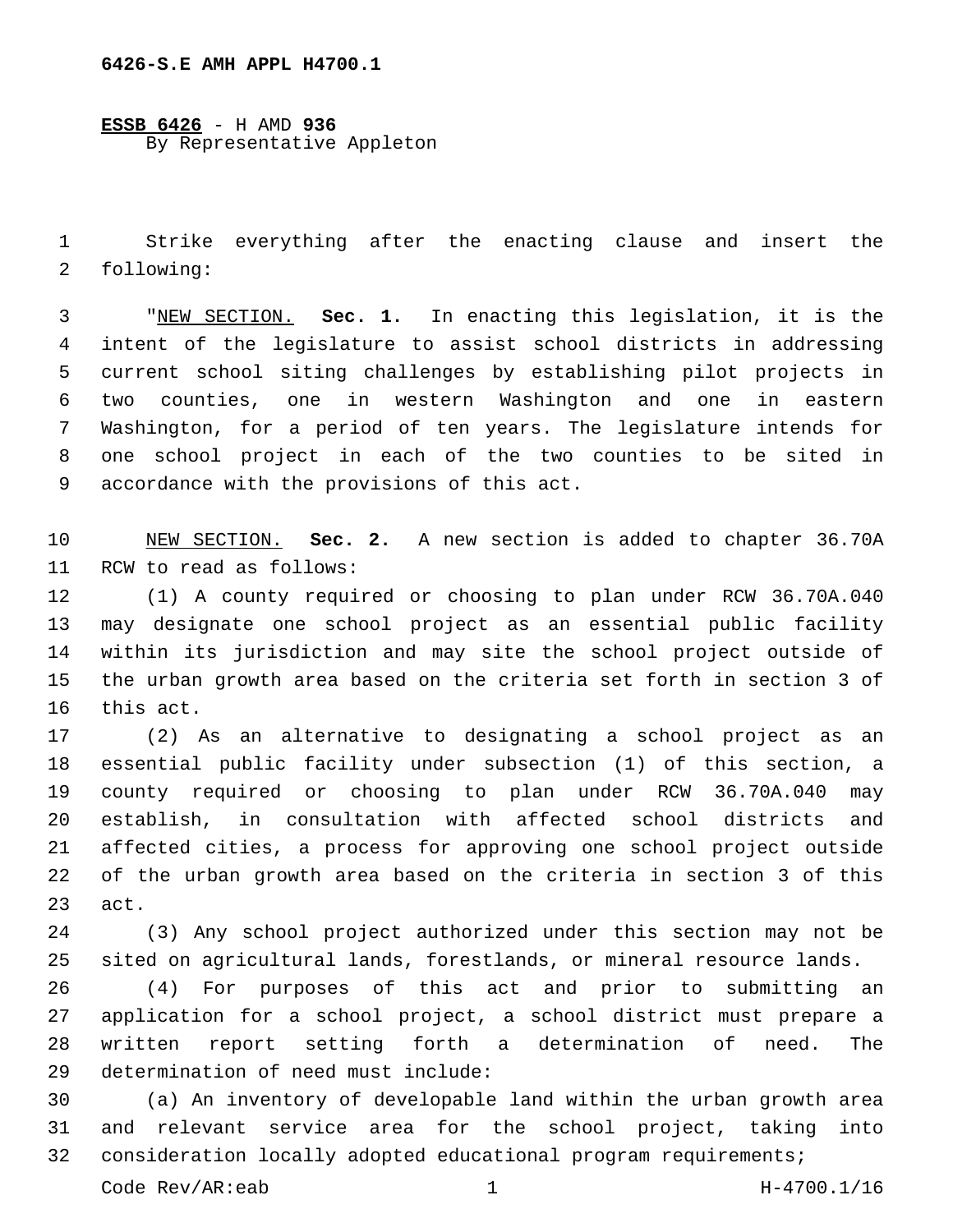(b) A review of the extent to which land is available within the urban growth area and in the relevant service area, the current zoning, site characteristics, and the financial feasibility of using 4 public dollars to secure such a school site; and

 (c) Findings setting forth the siting criteria of the school district and applying them to the question of whether it is feasible for the school district to acquire land suitable to site the school project within the urban growth area and the relevant service area.

 (5) A county may review a determination of need made by a school district under subsection (4) of this section, but the findings of the school district are presumed to be correct. The county may overturn the school district's determination of need only if the determination is clearly erroneous. If a county overturns a determination of need as clearly erroneous, the county must identify other sites that meet the siting criteria of the school district set 16 forth in the determination of need.

17 (6) This section expires July 1, 2026.

 NEW SECTION. **Sec. 3.** A new section is added to chapter 36.70A 19 RCW to read as follows:

 (1) No later than July 1, 2017, each county required or choosing to plan under RCW 36.70A.040 must amend its process for siting schools outside the urban growth area in accordance with section 2 of this act. Approval of an amendment shall not be considered an amendment to the comprehensive plan for the purposes of RCW 25 36.70A.130(2) and may be considered at any time.

 (2) A school project authorized under section 2 of this act may be sited outside the urban growth area when:

 (a) The school project is needed to meet student capacity needs in an identified service area that serves students residing in whole or in part outside of an urban growth area, as demonstrated by a capital facilities plan adopted by a locally elected school board of 32 directors;

 (b) New infrastructure is provided for, with costs to the school district based on a reasonable nexus between the impacts of the school project and infrastructure needs. On-site and off-site infrastructure and service impacts on the county and affected cities must be fully considered and mitigated. If applicable, impact fees must be imposed based on the requirements of chapter 82.02 RCW;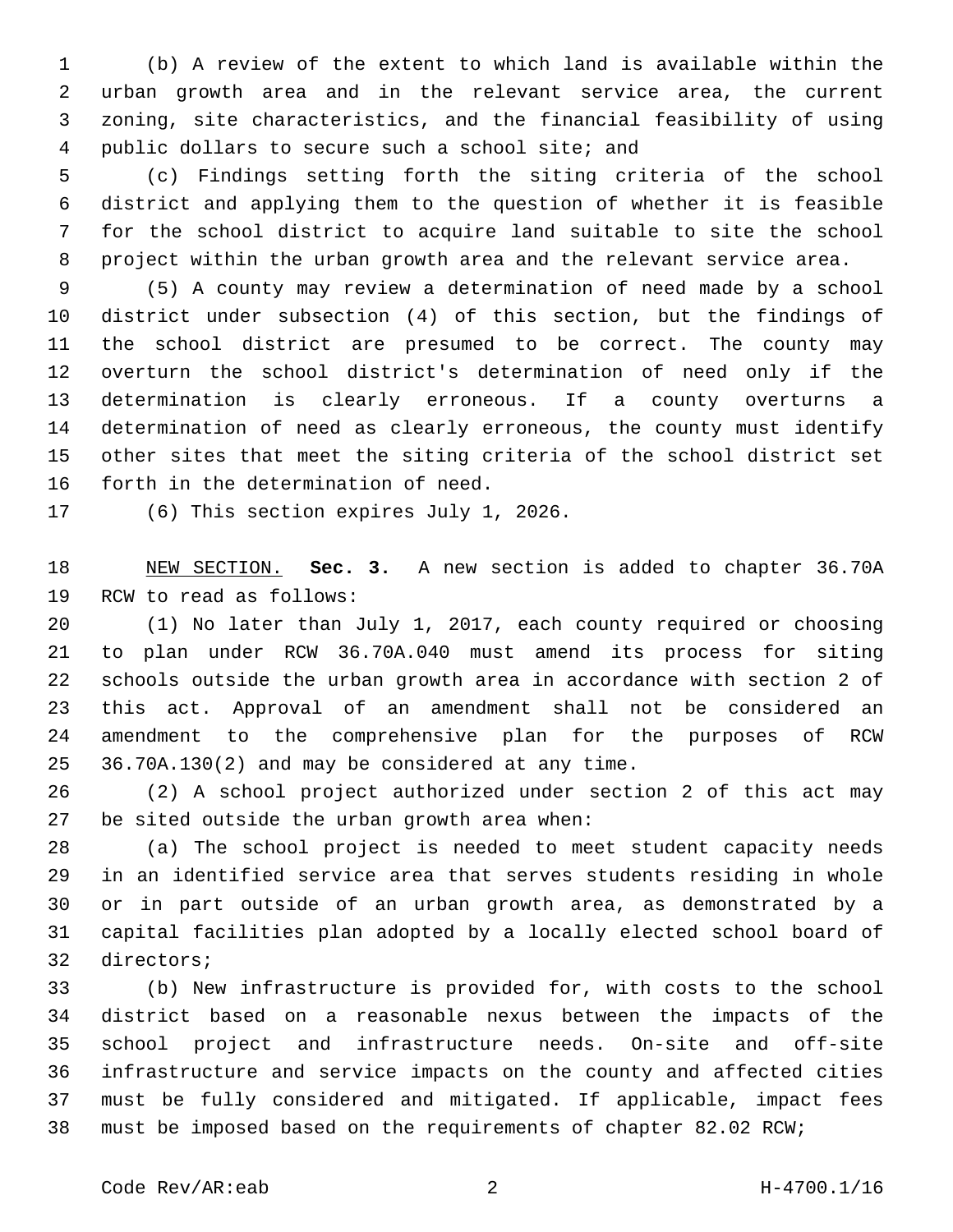(c) The school project may be served by public facilities, including water systems and storm and sanitary sewer systems, sufficient to meet the facility needs of the school. If any public facility is extended beyond the urban growth area to serve the school project, the public facility shall be available to and serve only the school project;6

 (d) Any utility extensions or urban services necessary to serve school projects outside the urban growth area are provided and paid for and are solely dedicated to the school project;

 (e) Transit-oriented site planning and traffic demand management programs required by the county and affected cities are provided by 12 the school project;

 (f) Buffers are provided on school district-owned property or on property owned by other public agencies, or are provided through 15 easements between the school project and adjacent nonurban uses;

 (g) Environmental protection, including air and water quality, 17 has been addressed and provided for;

 (h) The school project complies with the applicable development 19 regulations for the property;

 (i) If development regulations are not in place, the county adopts development regulations during the next amendment cycle to ensure that urban growth will not occur in adjacent nonurban areas;

 (j) Provisions are made to mitigate significant adverse impacts on designated agricultural lands, forestlands, mineral resource lands, and archaeological, cultural, and historic sites if the school 26 is located adjacent to such lands or sites; and

 (k) The plan for the school project is consistent with the development regulations established for the protection of critical 29 areas by the county pursuant to RCW 36.70A.170.

 (3) Each county that is required or choosing to plan under RCW 36.70A.040 and subject to this act shall make a finding, after the 32 appropriate amendment process, that:

 (a) The comprehensive plan includes policies, consistent with this section, to permit a school project to be sited outside of the 35 urban growth area;

 (b) The comprehensive plan and development regulations include restrictions that preclude new urban or suburban land uses in the vicinity of a school project, except in areas otherwise designated 39 for urban growth under RCW 36.70A.110; and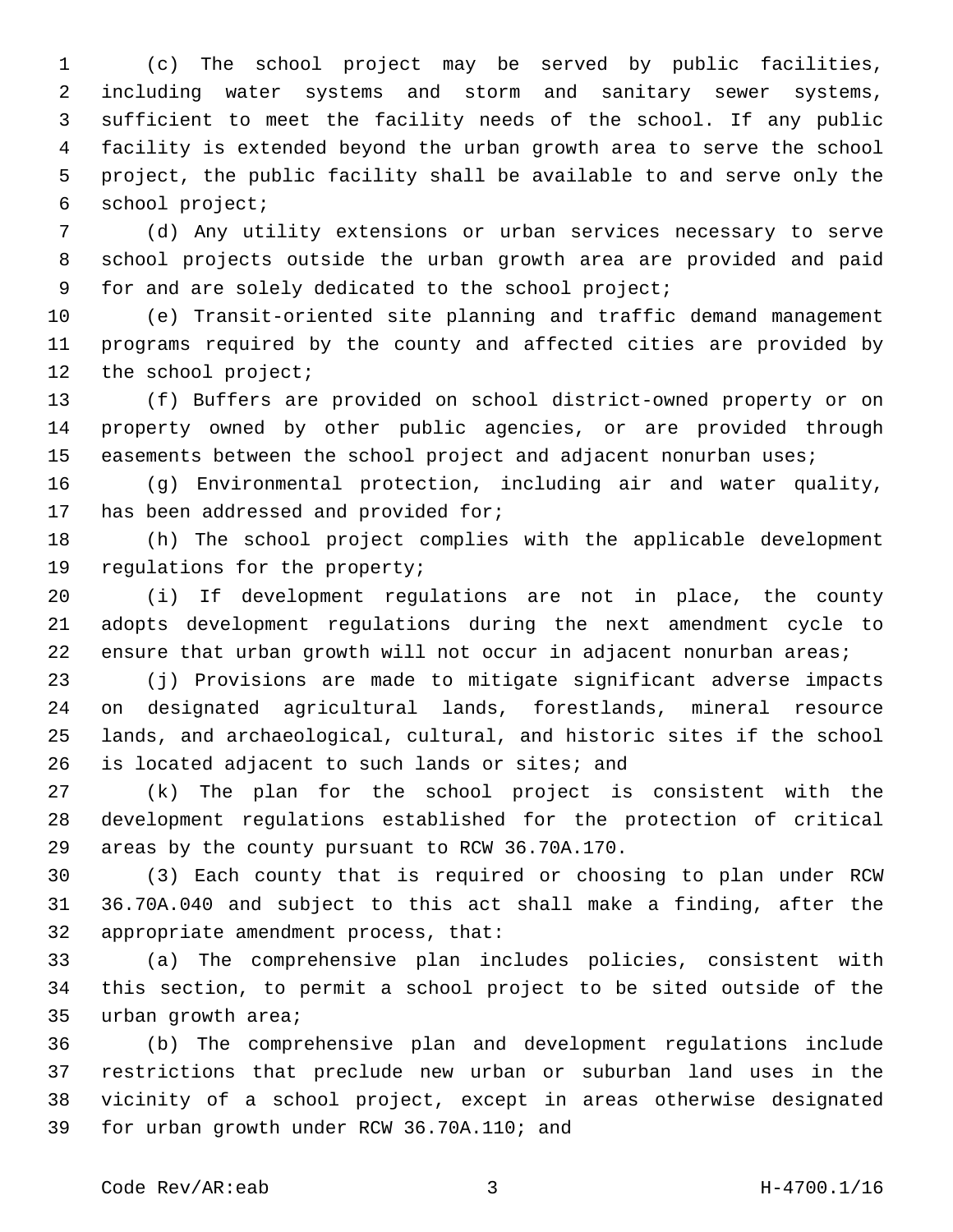1 (c) Any school project plan is consistent with the development 2 regulations established for critical areas.

3 (4) Approval of an application for a school project shall not be 4 considered an amendment to the comprehensive plan for the purposes of 5 RCW 36.70A.130(2) and may be considered at any time.

6 (5) This section expires July 1, 2016.

7 NEW SECTION. **Sec. 4.** A new section is added to chapter 36.70A 8 RCW to read as follows:

 (1) Sections 1 through 3 of this act only apply to any county required or choosing to plan under RCW 36.70A.040 that has a population between seven hundred thousand and one million one hundred thousand residents, abuts at least five other counties, and is located west of the crest of the Cascade mountain range.

 (2) Sections 1 through 3 of this act only apply to any county required or choosing to plan under RCW 36.70A.040 that has a population between one hundred thousand and two hundred thousand residents, abuts at least five other counties, and is located east of 18 the crest of the Cascade mountain range."

19 Correct the title.

EFFECT: Strikes all provisions of the underlying engrossed substitute bill and inserts provisions that do the following:

(1) Add an intent section.

(2) Authorize, until July 1, 2026, certain counties to either: (a) Designate one school project as an essential public facility and site the school project outside of the urban growth area (UGA); or (b) establish, in consultation with affected school districts and affected cities, an alternative process for approving one school project to be sited outside of the UGA.

(3) Require a school district, prior to submitting an application for a school project, to prepare a written report setting forth a determination of need that includes: (a) An inventory of developable land within the UGA and relevant service area; (b) a review of available land, zoning, site characteristics, and financial feasibility; and (c) siting criteria and whether it is feasible to acquire suitable land for the school project within the UGA and relevant service area.

(4) Establish that findings of a school district in a determination of need are presumed correct, and allow a county to overturn a determination of need only if it is clearly erroneous. Requires a county that overturns a determination of need as clearly erroneous to identify other sites meeting the school district's siting criteria.

(5) Require certain counties to amend their process for siting schools outside the UGA in accordance with provisions of the bill.